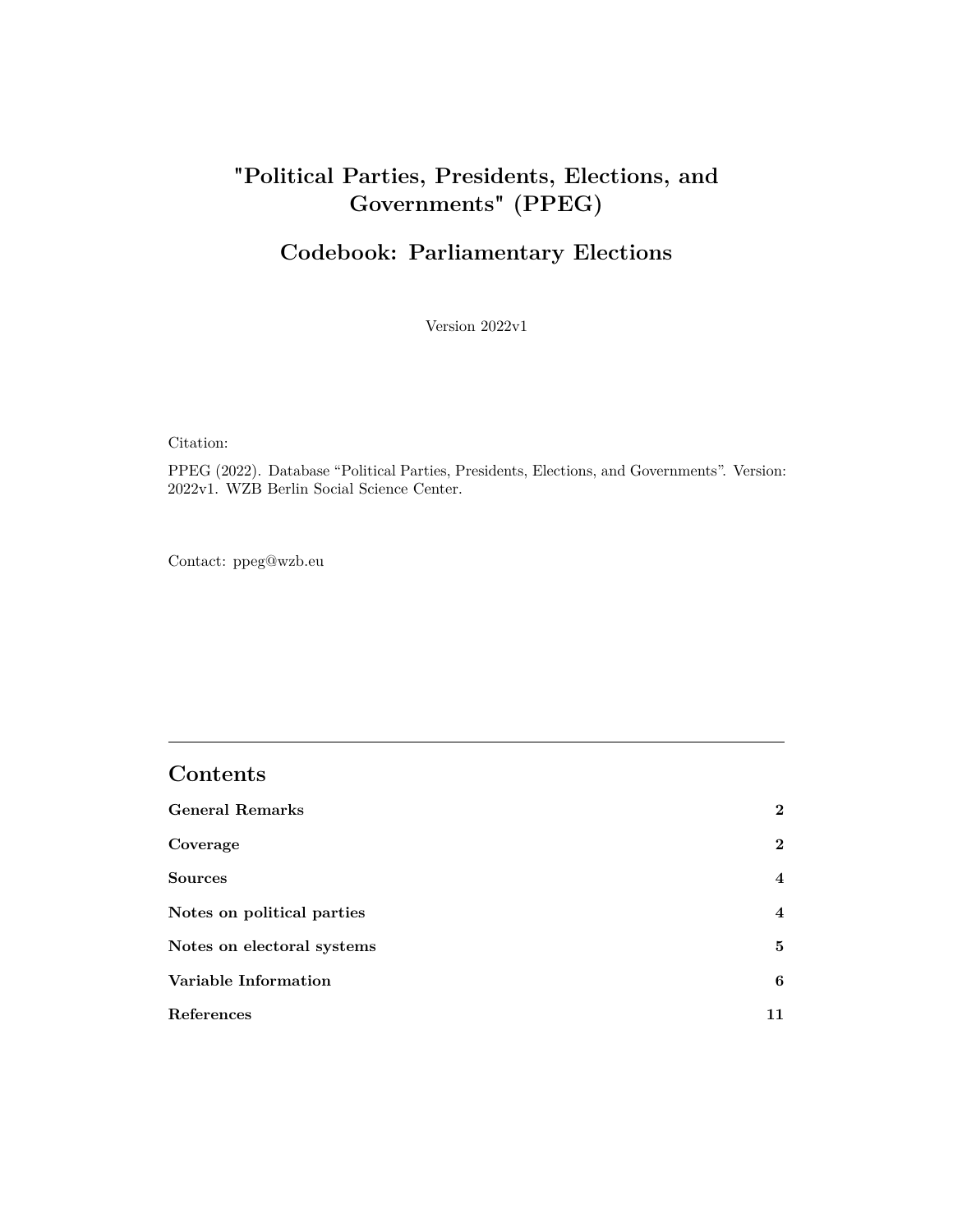### <span id="page-1-0"></span>**General Remarks**

The database *Political Parties, Presidents, Elections, and Governments (PPEG)* combines data on election results and governments in 72 democracies in Africa, the Americas, Asia, Australia, and Europe. The current version covers the period between 1942 and 2021 and contains information on 3030 political parties, 1011 parliamentary elections, 338 presidential elections, and 1881 governments.

The data is separated in four different files:

- data on parliamentary elections to the national lower chambers
- data on presidential elections
- data on national governments
- combined data on national governments and corresponding parliamentary elections

You can download each of these datasets on [https://www.ppeg.wzb.eu.](https://www.ppeg.wzb.eu)

The Parliamentary Election Data includes information on political parties' vote and seat counts in elections to the national lower houses. In addition, the data documents political parties' memberships in electoral pacts.

In case of questions or comments, please contact [ppeg@wzb.eu.](ppeg@wzb.eu)

| Country         | Time      | Political<br>Parties | Elections | Unique<br>Observations |
|-----------------|-----------|----------------------|-----------|------------------------|
| Albania         | 1991-2021 | 20                   | 10        | 108                    |
| Armenia         | 1995-2021 | 36                   | 8         | 91                     |
| Australia       | 1943-2019 | 26                   | 30        | 262                    |
| Austria         | 1945-2019 | 21                   | 23        | 163                    |
| Azerbaijan      | 1995-2020 | 21                   | 6         | 60                     |
| <b>Barbados</b> | 1986-2018 | 3                    | 8         | 27                     |
| Belgium         | 1946-2019 | 46                   | 23        | 301                    |
| <b>Bolivia</b>  | 1989-2020 | 51                   | 9         | 81                     |
| Brazil          | 1990-2018 | 45                   | 8         | 202                    |
| Bulgaria        | 1990-2021 | 42                   | 13        | 129                    |
| Canada          | 1945-2021 | 24                   | 25        | 244                    |
| Chile           | 1989-2021 | 38                   | 9         | 162                    |
| Colombia        | 1990-2018 | 65                   | 9         | 175                    |
| Costa Rica      | 1990-2018 | 38                   | 8         | 118                    |
| Croatia         | 1990-2020 | 57                   | 10        | 173                    |
| Cyprus          | 1976-2021 | 14                   | 10        | 73                     |
| Czech Republic  | 1990-2021 | 23                   | 10        | 97                     |
| Denmark         | 1945-2019 | 23                   | 28        | 306                    |

## <span id="page-1-1"></span>**Coverage**

Continued on next page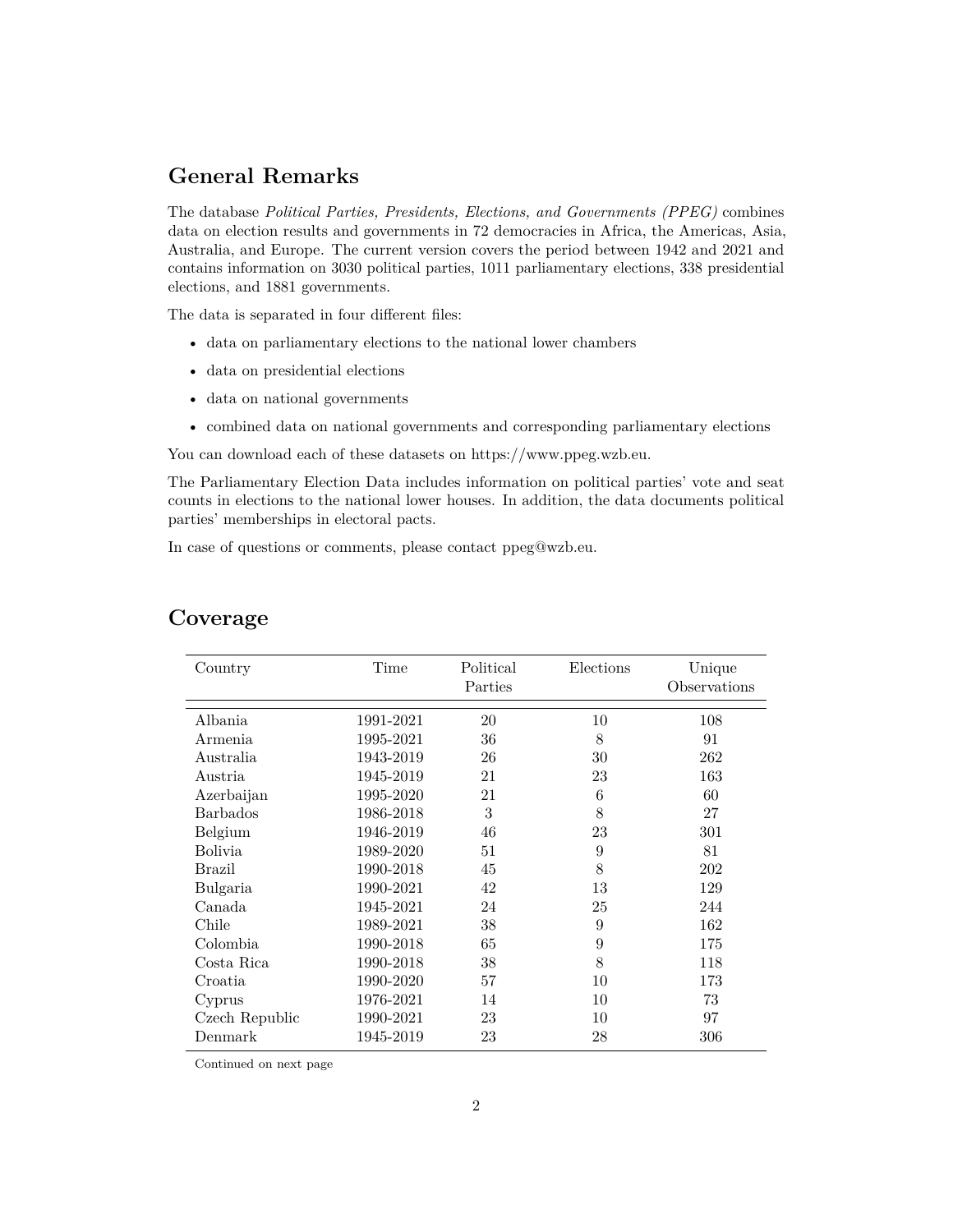| Country            | Time      | Political      | Elections        | Unique       |
|--------------------|-----------|----------------|------------------|--------------|
|                    |           | Parties        |                  | Observations |
| Dominican Republic | 1990-2020 | $25\,$         | $8\,$            | 89           |
| El Salvador        | 1988-2021 | 28             | 12               | 104          |
| Estonia            | 1992-2019 | 22             | $8\,$            | 71           |
| Finland            | 1945-2019 | 22             | 21               | 220          |
| France             | 1945-2017 | 39             | $20\,$           | 228          |
| Georgia            | 1992-2020 | 66             | $\boldsymbol{9}$ | 123          |
| Germany            | 1949-2021 | 26             | $20\,$           | 196          |
| Greece             | 1974-2019 | 40             | 18               | 203          |
| Guatemala          | 1985-2019 | $72\,$         | 10               | 160          |
| Honduras           | 1981-2021 | 11             | 11               | 71           |
| Hungary            | 1990-2018 | 24             | $8\,$            | 99           |
| Iceland            | 1942-2021 | 32             | 25               | 169          |
| India              | 1951-2019 | 130            | 17               | 617          |
| Ireland            | 1944-2020 | 27             | 22               | 207          |
| Israel             | 1949-2021 | 82             | 24               | 412          |
| Italy              | 1946-2018 | 80             | 19               | 311          |
| Jamaica            | 1989-2020 | $\overline{2}$ | $8\,$            | ${\bf 28}$   |
| Japan              | 1946-2021 | 40             | $28\,$           | 239          |
| Latvia             | 1993-2018 | 36             | $\boldsymbol{9}$ | $86\,$       |
| Lithuania          | 1992-2020 | 37             | $8\,$            | 111          |
| Luxembourg         | 1945-2018 | 21             | 17               | 114          |
| Malta              | 1945-2017 | 13             | 19               | 84           |
| Mauritius          | 1987-2019 | 18             | $8\,$            | 61           |
| Mexico             | 1946-2021 | 25             | $26\,$           | 195          |
| Moldova            | 1994-2021 | 25             | 10               | 83           |
| Montenegro         | 2006-2020 | 33             | $\bf 5$          | $58\,$       |
| Netherlands        | 1946-2021 | $38\,$         | $23\,$           | 298          |
| New Zealand        | 1943-2020 | 25             | $27\,$           | 204          |
| Nicaragua          | 1990-2021 | 20             | $\overline{7}$   | 44           |
| North Macedonia    | 1994-2020 | $39\,$         | $\boldsymbol{9}$ | 143          |
| Norway             | 1945-2021 | 17             | 20               | 216          |
| Panama             | 1994-2019 | 18             | $\,6$            | 58           |
| Paraguay           | 1989-2018 | 30             | $\overline{7}$   | 74           |
| Peru               | 1980-2021 | 68             | 12               | 161          |
| Poland             | 1991-2019 | 54             | $\boldsymbol{9}$ | 120          |
| Portugal           | 1975-2019 | 33             | 16               | $226\,$      |
| Romania            | 1990-2020 | $38\,$         | $\boldsymbol{9}$ | 112          |
| Russia             | 1993-2021 | 48             | $8\,$            | $103\,$      |
| Serbia             | 1990-2020 | 74             | $12\,$           | 157          |
| Slovakia           | 1990-2020 | $28\,$         | $10\,$           | 111          |
| Slovenia           | 1990-2018 | 24             | $\boldsymbol{9}$ | 109          |
| South Africa       | 1994-2019 | $25\,$         | $\,6$            | $85\,$       |
| South Korea        | 1988-2020 | $32\,$         | $\boldsymbol{9}$ | 65           |
| Spain              | 1977-2019 | 70             | 15               | 314          |

Continued on next page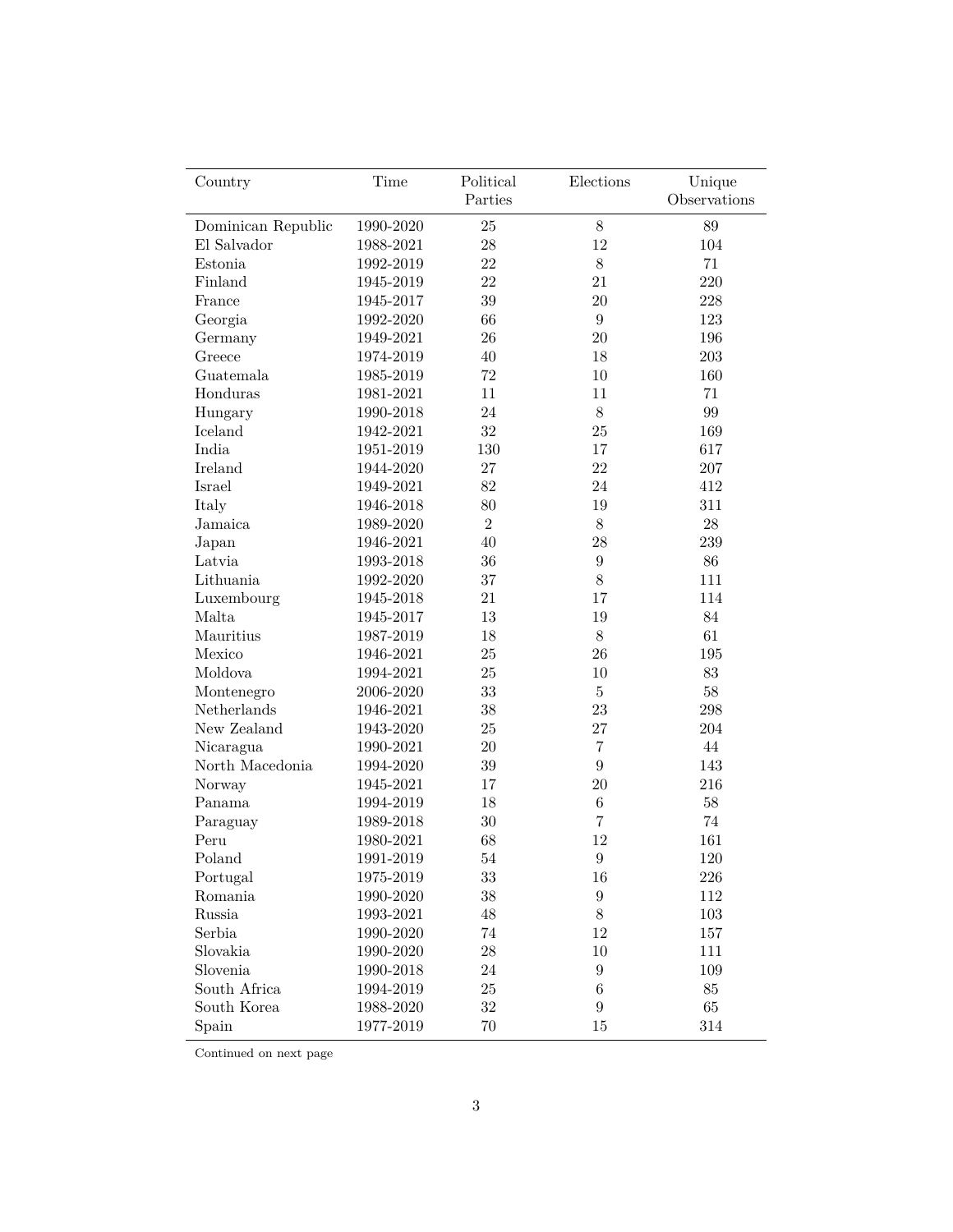| Country             | Time      | Political<br>Parties | Elections | Unique<br>Observations |
|---------------------|-----------|----------------------|-----------|------------------------|
| Sweden              | 1944-2018 | 14                   | 23        | 186                    |
| Switzerland         | 1943-2019 | 32                   | 20        | 288                    |
| The Bahamas         | 1987-2021 | $\overline{2}$       | 8         | 27                     |
| Trinidad and Tobago | 1986-2020 | 5                    | 10        | 45                     |
| Turkey              | 1950-2018 | 34                   | 19        | 149                    |
| Ukraine             | 1994-2019 | 58                   | 8         | 127                    |
| United Kingdom      | 1945-2019 | 32                   | 21        | 287                    |
| Uruguay             | 1989-2019 | 13                   |           | 44                     |
| <b>USA</b>          | 1948-2020 | 8                    | 37        | 167                    |
| Venezuela           | 1988-2015 | 33                   |           | 88                     |

#### <span id="page-3-0"></span>**Sources**

Election results were collected from the following sources in hierarchical order:

- National election commissions and authorities
- European Journal of Political Research: Political Data Yearbook
- Election Reports in Electoral Studies & West European Politics
- [Nohlen, Grotz and Hartmann](#page-10-0) [\(2001\)](#page-10-0); [Nohlen and Grotz](#page-10-1) [\(2004\)](#page-10-1); [Nohlen](#page-10-2) [\(2005](#page-10-2)*a*); [Nohlen](#page-10-3) [\(2005](#page-10-3)*b*); [Nohlen and Stöver](#page-10-4) [\(2010\)](#page-10-4)
- [Mackie and Rose](#page-10-5) [\(1991\)](#page-10-5)
- Political Database of the Americas (Georgetown University)<http://pdba.georgetown.edu/>
- Interparliamentary Union PARLINE database:<http://www.ipu.org/parline-e>
- International Foundation for Electoral Systems (IFES):<http://www.electionguide.org/>
- Adam Carr's Election Archive:<http://psephos.adam-carr.net/>
- Wikipedia:<http://wikipedia.org/>

#### <span id="page-3-1"></span>**Notes on political parties**

Political parties were included following three criteria:

- 1. The party has won a seat in at least one election covered by the dataset.
- 2. The party has put a candidate in a presidential election. In presidential elections with many candidates (*>* 10), however, those contestants gaining less than 0.5% of the vote were subsumed in the residual category "Others".
- 3. The party has been part of or supported a cabinet during the time covered by the dataset.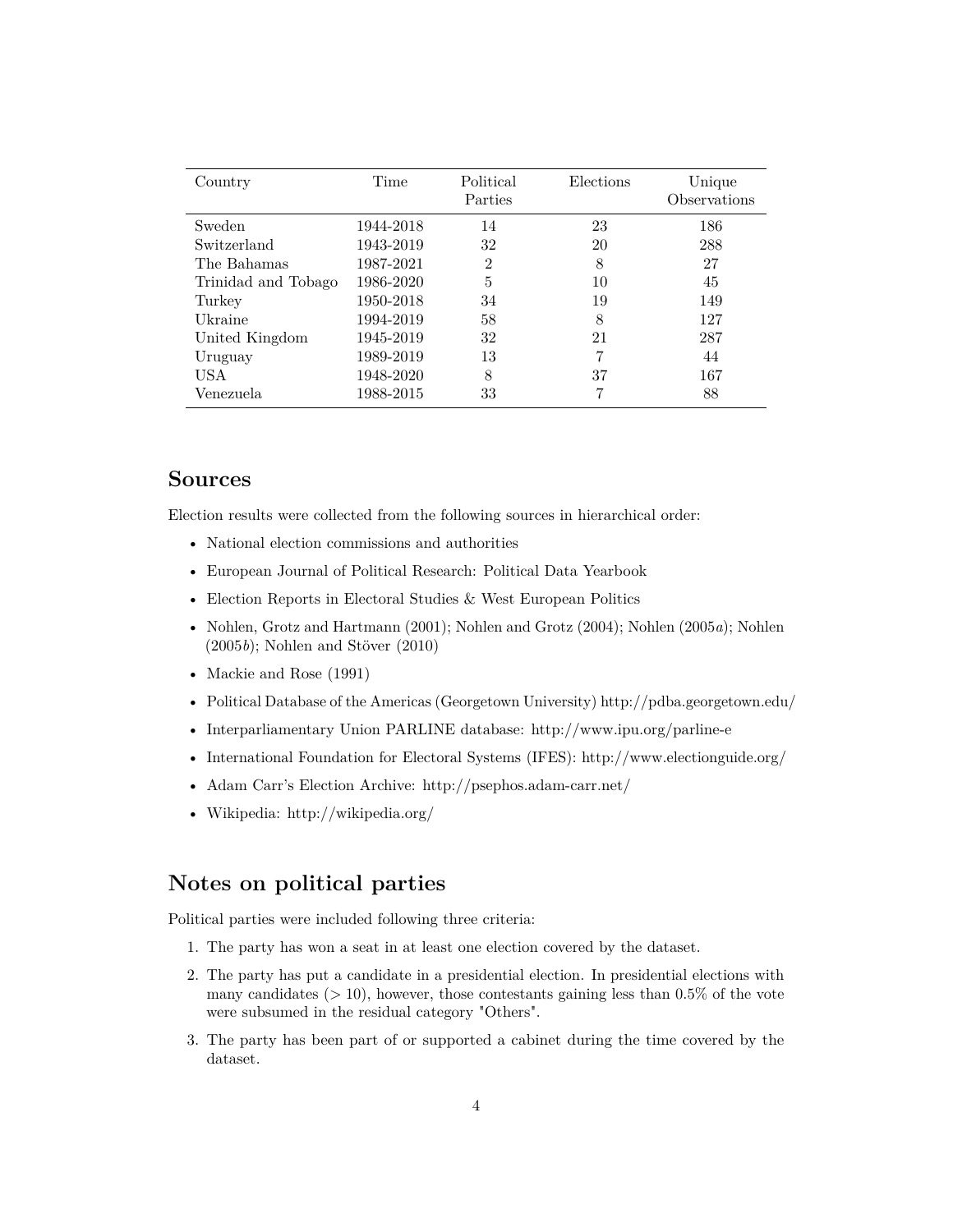If political parties contested elections as part of an electoral pact, the votes and seats of the single parties were documented as far as possible. If this information is missing, only the election results of the corresponding electoral pact is documented. See also the variables *[estimate](#page-7-0)* and *[estimate\\_2ndtier](#page-7-0)* for more information.

#### <span id="page-4-0"></span>**Notes on electoral systems**

**Mixed member majoritarian electoral systems**[1](#page-4-1) (e.g. Italy 1993-2005, Bulgaria 1990 and 2009, Croatia 1993-2001, North Macedonia 1998) that combine proportional representation in one tier with majoritarian representation in a second tier are indicated by the variable *[mmm](#page-5-1)*. As far as information is available (see variable *[mmm\\_doc](#page-0-0)*), the data covers election results on both tiers. In these cases, the variables *[electorate](#page-5-2)*, *[total\\_vote](#page-5-3)*, *[valid\\_vote](#page-5-4)*, *[total\\_seats](#page-5-5)*, *[votes](#page-7-1)*, *[v\\_share](#page-7-2)*, and *[seats](#page-8-0)* give the respective values in the proportional component. The variables *[electorate\\_2ndtier](#page-5-2)*, *[total\\_vote\\_2ndtier](#page-5-3)*, *[valid\\_vote\\_2ndtier](#page-5-4)*, *[total\\_seats\\_2ndtier](#page-5-5)*, *[votes\\_2ndtier](#page-7-1)*, *[v\\_share\\_2ndtier](#page-7-2)*, and *[seats\\_2ndtier](#page-8-0)* denote results in the majoritarian component. In all other cases, the latter variables are set to missing. In some cases, the data set lists vote counts for both tiers but only provides aggregate seat counts for the respective political parties.

In **mixed member proportional (MMP) electoral systems** (e.g. Bolivia, Germany, New Zealand, Venezuela), proportional tier voting results are reported. The seats document the final distribution in the national parliament including those won by majority vote.

In the case of **two-round electoral systems** (e.g. France), the data documents the votes gained by each party in the first round of the election and the total number of seats gained after the second round.

In the case of **single-transferable vote systems** (STVs), the number of votes gained by each party refers to voters' first preferences, while the number of seats reflects the final distribution after all votes have been transferred.

Electoral systems using **panachage** give voters as many votes as there are seats to be distributed in a district. Here, the documentation of votes varies across countries dependent on the sources available. In Luxembourg, our sources provide a "theoretical number of electoral votes per party" since 1994. In other cases, such as El Salvador (after 2015), the sources only provide percentage values based on the total number of voters. Where possible (e.g. Honduras after 2005, Mauritius), we provide the total number of votes gained by each party. Here, the variable *[valid\\_vote](#page-5-4)* reflects the sum of the votes documented per party and *[total\\_vote](#page-5-3)* indicates the actual number of citizens who cast at least one vote or voted invalidly.

<span id="page-4-1"></span><sup>&</sup>lt;sup>1</sup>See [Shugart and Wattenberg](#page-10-6) [\(2001\)](#page-10-6) for a detailed definition and discussion of multi-member electoral systems.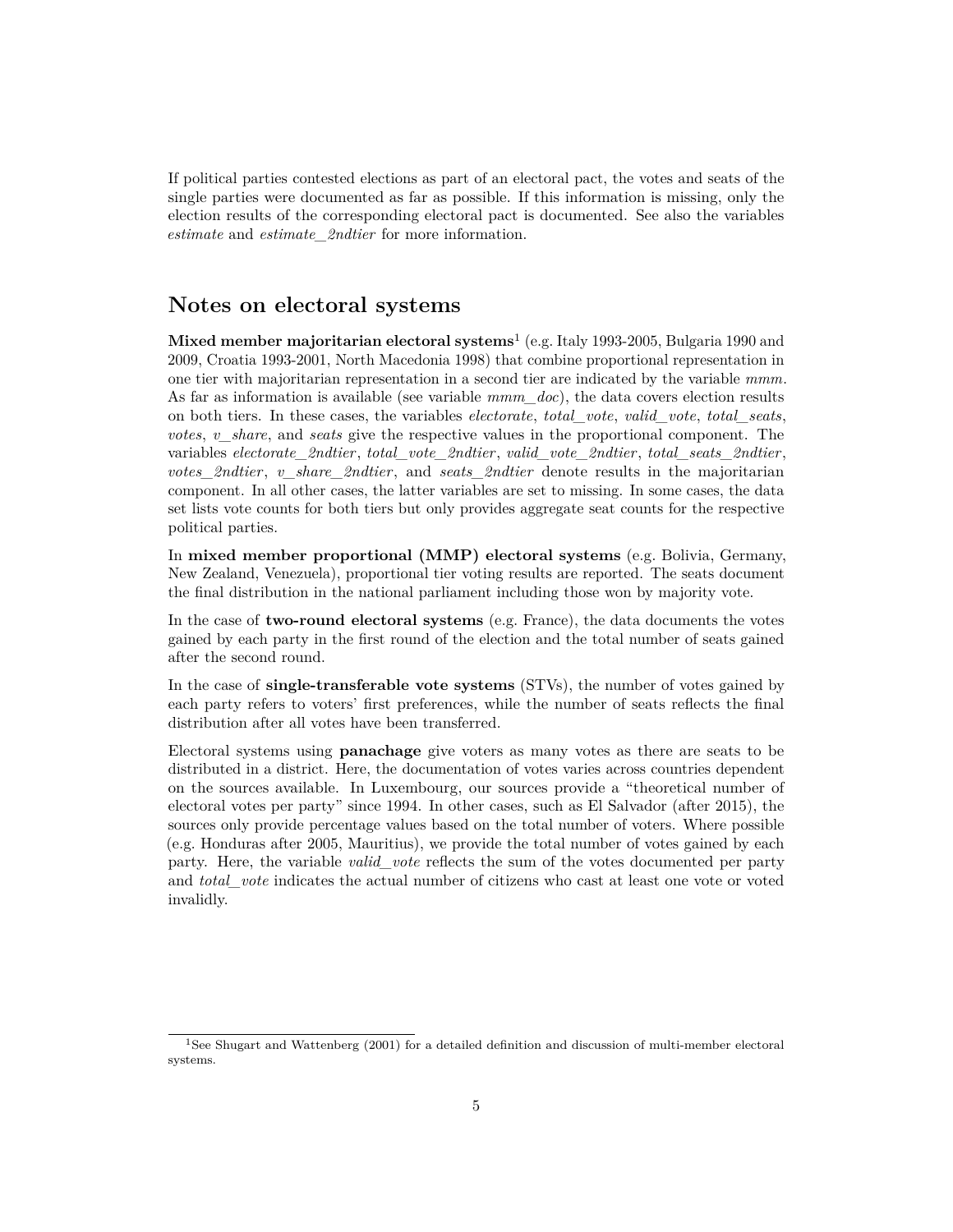# <span id="page-5-0"></span>**Variable Information**

<span id="page-5-7"></span><span id="page-5-6"></span><span id="page-5-5"></span><span id="page-5-4"></span><span id="page-5-3"></span><span id="page-5-2"></span><span id="page-5-1"></span>

| iso3c                                  | ISO 3166-1 alpha-3 codes                                                                                                                                                                                                                                       |
|----------------------------------------|----------------------------------------------------------------------------------------------------------------------------------------------------------------------------------------------------------------------------------------------------------------|
|                                        | Three-letter country codes defined in ISO 3166-1.                                                                                                                                                                                                              |
| iso2c                                  | ISO 3166-1 alpha-2 code                                                                                                                                                                                                                                        |
|                                        | Two-letter country codes defined in ISO 3166-1.                                                                                                                                                                                                                |
| cname_en                               | Country name (English)                                                                                                                                                                                                                                         |
| edate                                  | Date of national lower house election                                                                                                                                                                                                                          |
|                                        | If the election lasted for several days, the last date was coded.<br>By-elections for single seats or districts are unconsidered.                                                                                                                              |
| mmm                                    | Mixed member majoritarian electoral system                                                                                                                                                                                                                     |
|                                        | Binary variable indicating whether a mixed member majoritar-<br>ian electoral system was in use.                                                                                                                                                               |
| mmm_doc                                | Mixed member majoritarian electoral system documented                                                                                                                                                                                                          |
|                                        | Binary variable indicating whether the data documents the re-<br>sults of both tiers in mixed member majoritarian electoral systems. Set<br>to "yes" if either the votes, the seats, or both are documented for the<br>proportional and the majoritarian tier. |
| electorate/<br>electorate_2ndtier      | Number of eligible voters                                                                                                                                                                                                                                      |
| $total\_vote/$<br>total_vote_2ndtier   | Total number of votes cast including invalid votes                                                                                                                                                                                                             |
| valid_vote/<br>valid_vote_2ndtier      | Total number of valid votes                                                                                                                                                                                                                                    |
| $total\_seats/$<br>total seats 2ndtier | Total number of seats in the lower chamber                                                                                                                                                                                                                     |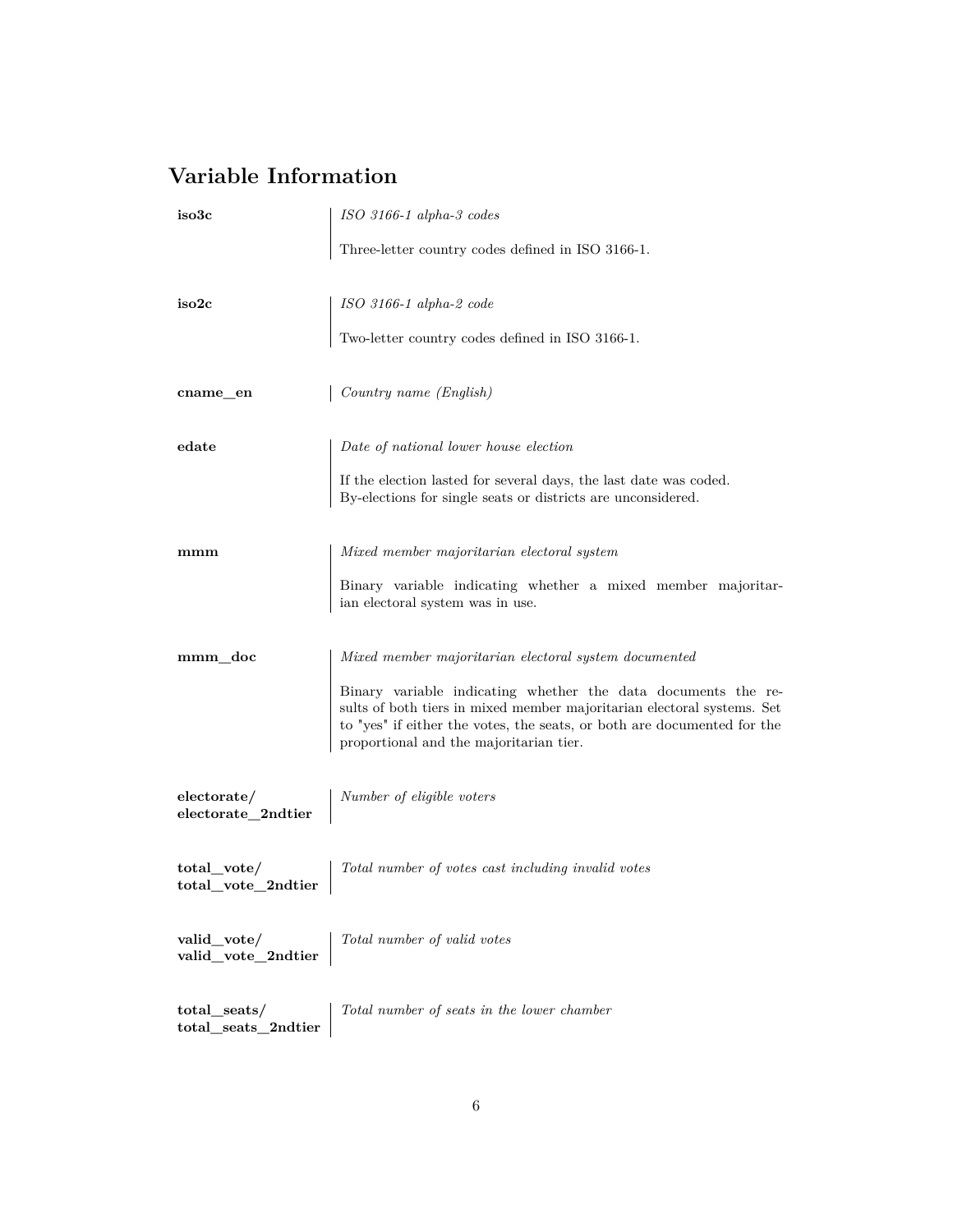<span id="page-6-1"></span><span id="page-6-0"></span>

| Alphanumeric party code                                                                                                                                                                                                                                                                                                                                                                                                                                                                                                                                                       |
|-------------------------------------------------------------------------------------------------------------------------------------------------------------------------------------------------------------------------------------------------------------------------------------------------------------------------------------------------------------------------------------------------------------------------------------------------------------------------------------------------------------------------------------------------------------------------------|
| Code consists of the iso2c country code and the database-specific<br>party code (see coding below). E.g., the code FR9 denotes the French<br>Communist Party (PCF).                                                                                                                                                                                                                                                                                                                                                                                                           |
| Coding:<br>1-599: Political parties<br>600-799: Electoral pacts and electoral pacts that transformed<br>into political parties<br>800-879: Regional/Local electoral pacts<br>880-989: Other parties that are part of an electoral pact<br>993: Special coding, e.g. "Initiative Committee"<br>994: Spoilt votes<br>995: Against all candidates<br>996: Minorities<br>997: Others/Independent candidates<br>998: Independent/Non-partisan candidates<br>998.5: Independent candidates in the cabinet<br>999: Other parties<br>999.5: Members of "other parties" in the cabinet |
| Manifesto Project party code                                                                                                                                                                                                                                                                                                                                                                                                                                                                                                                                                  |
| See https://manifesto-project.wzb.eu.                                                                                                                                                                                                                                                                                                                                                                                                                                                                                                                                         |
| Use the variables $cname\_en$ , edate, and $cmp$ to join this data with the<br>Manifesto Project data.                                                                                                                                                                                                                                                                                                                                                                                                                                                                        |
| Manifesto Project party family coding                                                                                                                                                                                                                                                                                                                                                                                                                                                                                                                                         |
| See https://manifesto-project.wzb.eu.                                                                                                                                                                                                                                                                                                                                                                                                                                                                                                                                         |
| Coding:<br>10: Ecological party<br>20: Socialist party<br>30: Social democratic party<br>40: Liberal party<br>50: Christian democratic party<br>60: Conservative party<br>70: Nationalist party<br>80: Agrarian party<br>90: Ethnic and regional party<br>95: Special issue party<br>98: Electoral Alliances without a dominant party<br>999/NA: Missing information.                                                                                                                                                                                                         |
|                                                                                                                                                                                                                                                                                                                                                                                                                                                                                                                                                                               |

**pinitials** *Party name abbreviation*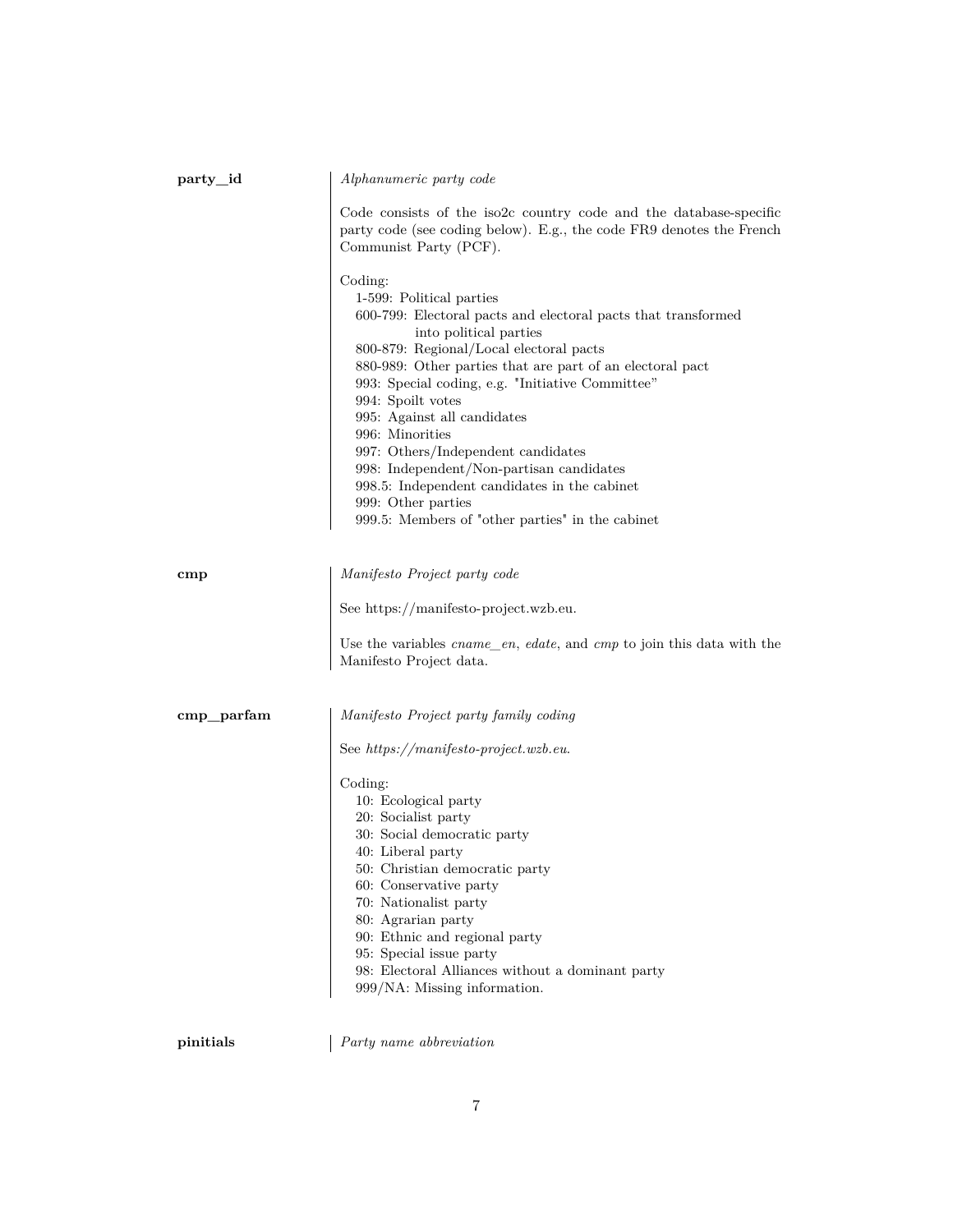<span id="page-7-2"></span><span id="page-7-1"></span><span id="page-7-0"></span>

| pname_en                        | English translation of party name                                                                                                                                                                                                                                                                                                                                                                                                                                                                                                                                                                                                                                                                                                                                                                                                                                                        |
|---------------------------------|------------------------------------------------------------------------------------------------------------------------------------------------------------------------------------------------------------------------------------------------------------------------------------------------------------------------------------------------------------------------------------------------------------------------------------------------------------------------------------------------------------------------------------------------------------------------------------------------------------------------------------------------------------------------------------------------------------------------------------------------------------------------------------------------------------------------------------------------------------------------------------------|
| pname_or                        | Original party name                                                                                                                                                                                                                                                                                                                                                                                                                                                                                                                                                                                                                                                                                                                                                                                                                                                                      |
| votes/<br>votes_2ndtier         | Number of votes gained by each party                                                                                                                                                                                                                                                                                                                                                                                                                                                                                                                                                                                                                                                                                                                                                                                                                                                     |
| $v_{share}/$<br>v_share_2ndtier | Share of votes gained by each party                                                                                                                                                                                                                                                                                                                                                                                                                                                                                                                                                                                                                                                                                                                                                                                                                                                      |
| estimate/<br>estimate_2ndtier   | <i>Estimated election results</i><br>Binary variable indicating whether the number of votes gained<br>by the respective party and the corresponding vote share has been<br>estimated based on the votes gained by an electoral alliance.<br>Calculated if political parties have been part of an electoral alliance<br>and the seat share of the single parties were known, but not their vote<br>shares. In this case, the vote shares were estimated as follows:<br>$(\text{seat } p / \text{seat } a) * \text{vote } a,$<br>where seat $\mu$ denotes the seats won by the party in question, seat $\mu$<br>the seats won by the corresponding electoral alliance, and vote_ $a$ the<br>votes won by the electoral alliance.<br>In some cases, two or more political parties presented joint lists in single<br>districts (e.g., Belgium 1946-58 or Norway 1949-1981). Here, the votes |
|                                 | of the joint lists were distributed to the individual parties according to<br>their total vote share in the respective election.                                                                                                                                                                                                                                                                                                                                                                                                                                                                                                                                                                                                                                                                                                                                                         |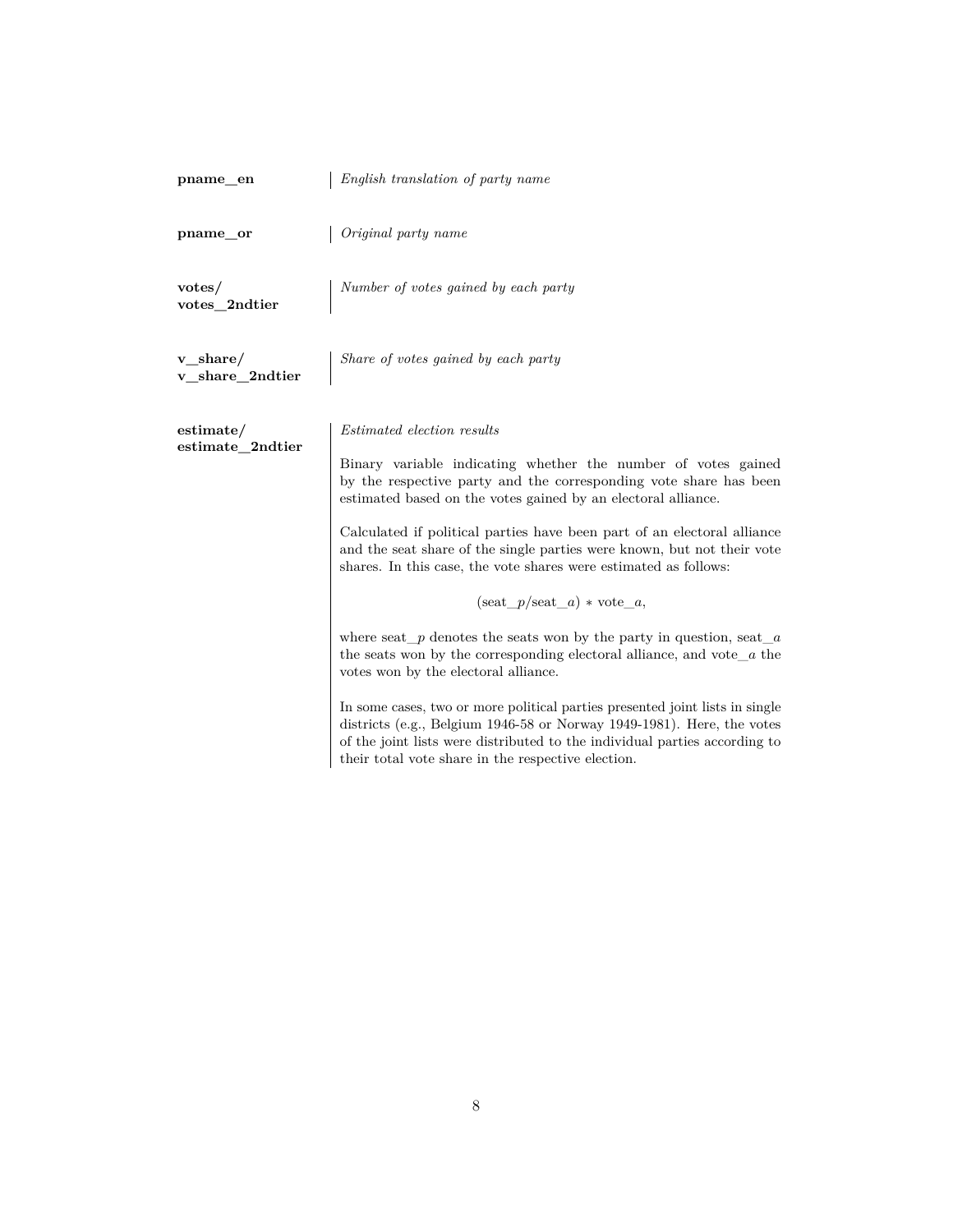<span id="page-8-2"></span><span id="page-8-1"></span><span id="page-8-0"></span>

| v share wgt             | Weighted share of votes gained by each party                                                                                                                                                                                                                                                                                       |
|-------------------------|------------------------------------------------------------------------------------------------------------------------------------------------------------------------------------------------------------------------------------------------------------------------------------------------------------------------------------|
|                         | Weighted share of votes gained by each party calculated as fol-<br>lows:                                                                                                                                                                                                                                                           |
|                         | v_share $*$ prop + v_share_2ndtier $*$ maj,                                                                                                                                                                                                                                                                                        |
|                         | where $v\_share$ is the vote share gained by proportional vote and<br>$v\_share\_2ndtier$ is the vote share gained by majority vote. <i>prop</i><br>and <i>maj</i> denote the corresponding weights defined as the sizes of the<br>corresponding tiers in relation to the absolute number of seats in the<br>national lower house. |
|                         | $prop = \text{seats}/\text{total}\_\text{seats}$                                                                                                                                                                                                                                                                                   |
|                         | $maj = seats\_2ndtier/total\_seats$                                                                                                                                                                                                                                                                                                |
|                         | In non-MMM electoral systems, this variable equals $v\_share.$                                                                                                                                                                                                                                                                     |
| seats/<br>seats 2ndtier | Number of seats gained by each party                                                                                                                                                                                                                                                                                               |
| s share                 | Share of seats gained by each party                                                                                                                                                                                                                                                                                                |
|                         | Variable includes seats won in all tiers in the case of segmented<br>electoral systems.                                                                                                                                                                                                                                            |
| alliance                | Categorical indicator for electoral alliances                                                                                                                                                                                                                                                                                      |
|                         | Coding:<br>Electoral alliance: Entry is an electoral alliance<br>Electoral alliance member: Entry is part of an electoral alliance                                                                                                                                                                                                 |
|                         | For members of electoral alliances, the variables <i>alliance_id</i> , <i>al-</i><br>liance_cmp, alliance_initials, alliance_en, and alliance_or give addi-<br>tional information about the the corresponding electoral pact.                                                                                                      |
| alliance_id             | Alphanumeric electoral alliance code                                                                                                                                                                                                                                                                                               |
|                         | See $party\_id$ for additional information.                                                                                                                                                                                                                                                                                        |
| alliance_cmp            | Manifesto Project party code                                                                                                                                                                                                                                                                                                       |
|                         | See https://manifesto-project.wzb.eu.                                                                                                                                                                                                                                                                                              |
|                         | Use the variables cname_en, edate, and alliance_cmp to join this data<br>with the Manifesto Project data.                                                                                                                                                                                                                          |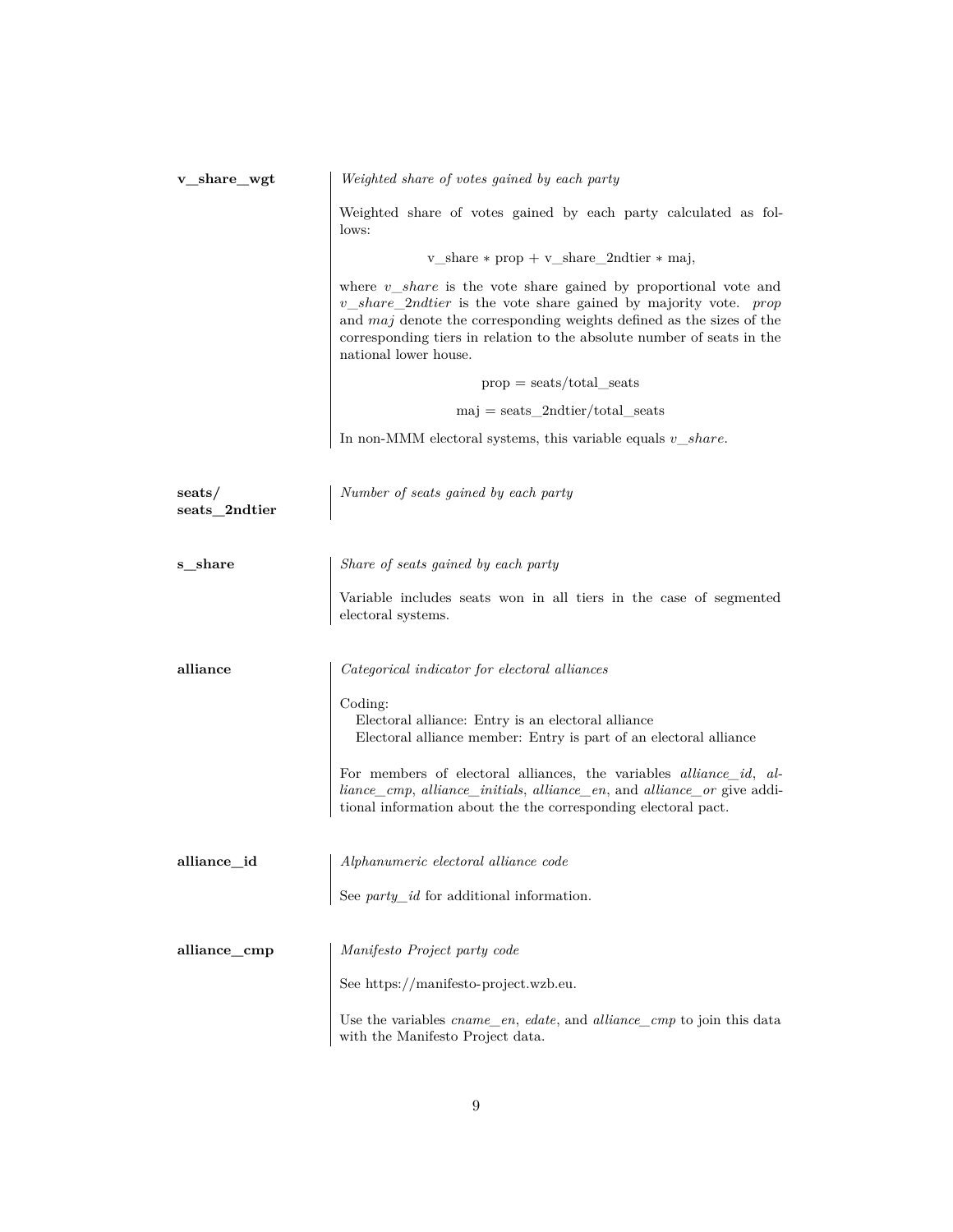<span id="page-9-3"></span><span id="page-9-2"></span><span id="page-9-1"></span><span id="page-9-0"></span>

| alliance_initials          | Electoral alliance abbreviation                                                             |
|----------------------------|---------------------------------------------------------------------------------------------|
| alliance_en                | English translation of electoral alliance name                                              |
| alliance_or                | Original electoral alliance name                                                            |
| region                     | Region of country<br>Regions as defined in the World Bank Development Indicators. $\;$      |
| continent                  | Continent of country<br>Continents as defined in the World Bank Development Indica-<br>tors |
| eu_member                  | Membership European Union                                                                   |
| eu east                    | East European member of the European Union                                                  |
| eu_since                   | Year of entry in European Union                                                             |
| eu_exit                    | Year of withdrawal from the European Union                                                  |
| oecd                       | Membership OECD                                                                             |
| $\mathrm{o}\mathrm{ecd}23$ | Membership OECD-23                                                                          |
| oecd_since                 | Year of entry in OECD                                                                       |